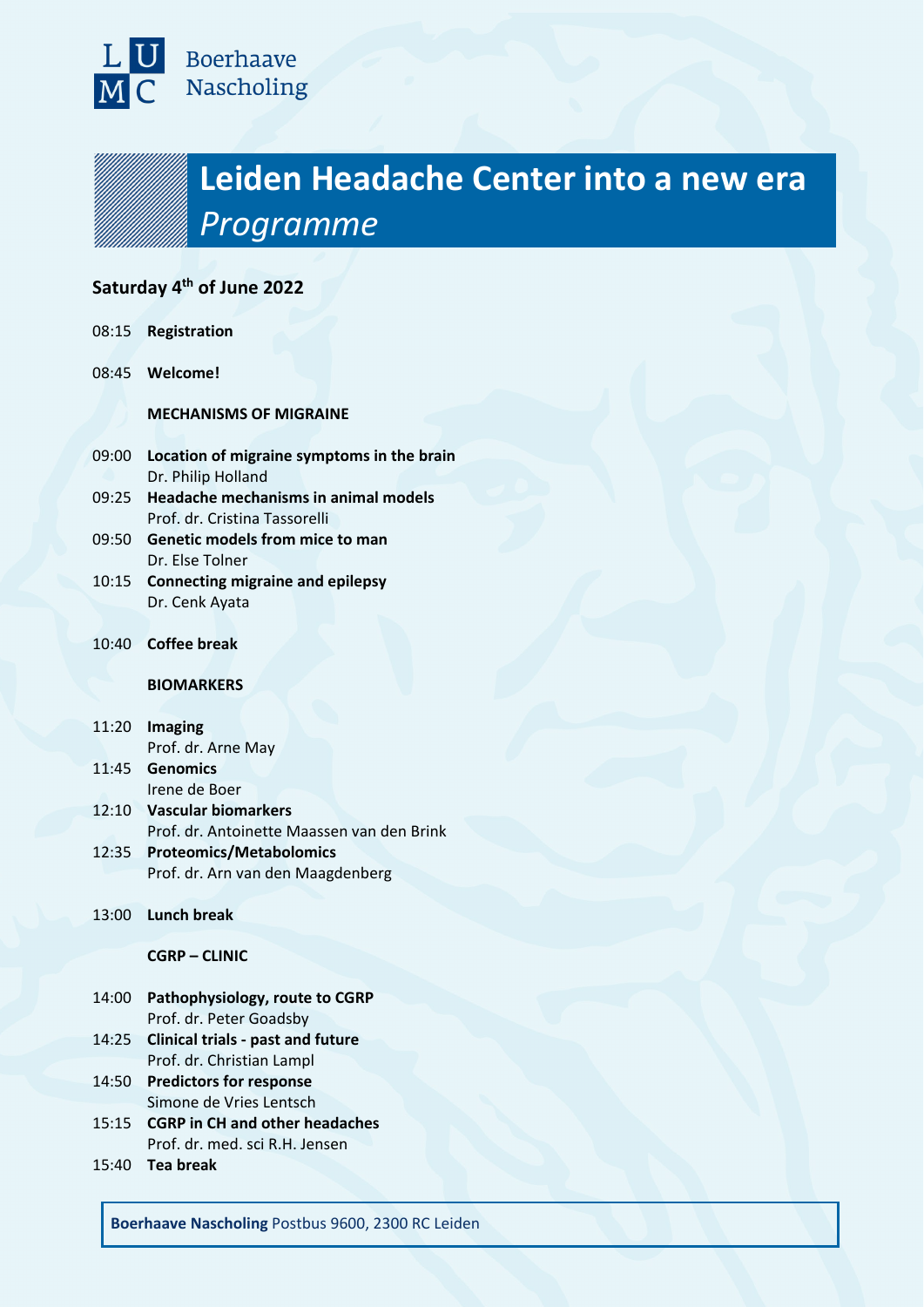#### **TOWARDS NEW TARGETS**

- 16:10 **Provocation studies for new targets** Prof. dr. Messoud Ashina
- 16:35 **Pathophysiology underlying new targets** Prof. dr. Rami Burstein
- 17:00 **Organ-on-chip models for drug testing** Dr. Jean-Philippe Frimat

## **Sunday 5th of June 2022**

08:30 **Registration**

## **GENDER AND DIVERSITY ASPECTS OF HEADACHE**

- 09:00 **Epidemiology and impact of migraine**  Prof. dr. Simona Sacco
- 09.25 **Introduction into female specific aspects on migraine** Prof. dr. Ann MacGregor
- 09:50 **Sex-hormones and migraine** Dr. Daphne van Casteren
- 10:15 **Epigenetics and gender** Dr. Patricia Pozo-Rosich
- 10:40 **Coffee break**

#### **OTHER HEADACHES**

## 11:10 **TACs**

Dr. Rolf Fronczek

- 12:00 **Chronic migraine and Medication Overuse Headache (MOH)** Prof. dr. Gisela Terwindt
- 11:35 **Posttraumatic headache** Håkan Ashina
- 12:25 **Idiopathic intracranial hypertension abs headache** Prof. dr. Alexandra Sinclair
- 12:50 **Closure and Adjourn**

## **Speakers and chairs**

- H. Ashina, MD, PhD student, Rigshospitalet, Copenhagen University Hospital, Copenhagen, Denmark
- Prof. dr. M. Ashina, Professor of Neurology, University of Copenhagen / Director of the Human Migraine Research Unit, Danish Headache Center and Department of Neurology, Rigshospitalet Glostrup, Copenhagen, Denmark
- Dr. C. Ayata, Vascular and Critical Care Neurologist, Massachusetts General Hospital, Boston, USA
- I. de Boer, MD, PhD student Neurology, Leiden University Medical Center, Leiden, The **Netherlands**

**Boerhaave Nascholing** Postbus 9600, 2300 RC Leiden